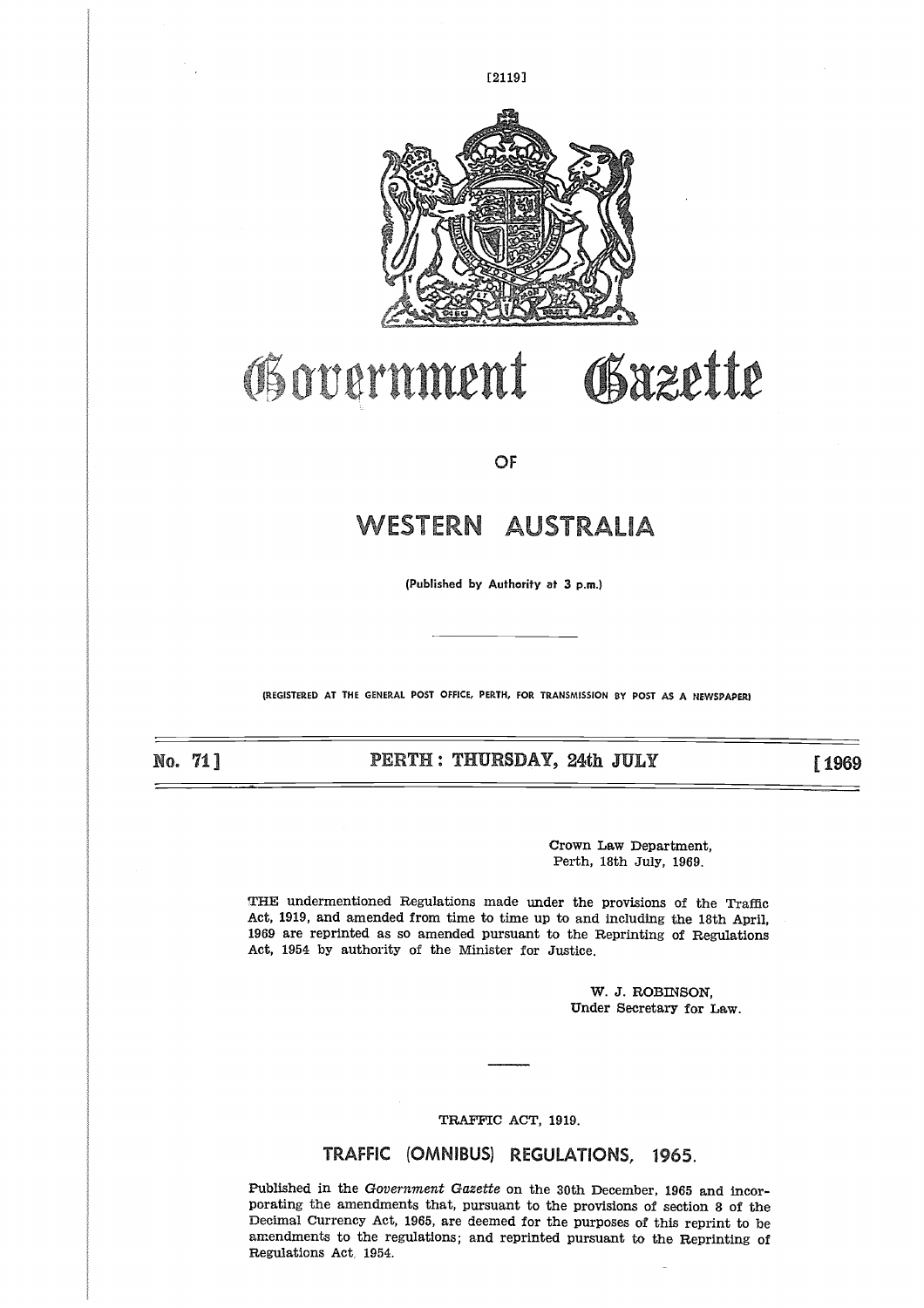Reprinted pursuant to the Reprinting of Regulations Act, 1954 by authority of the Minister for Justice, dated 17th July, 1969. Reprinted pursuant to the Reprinting<br>
of Regulations Act, 1954 by authority<br>
of the Minister for Justice, dated 17th<br>
July, 1969.<br>
TRAFFIC (OMNIBUS) REGULATIONS, 1965.<br>
Citation. 1. These regulations may be cited as the Tr Reprinted pursuant to the Reprinting<br>
of Regulations Act, 1954 by authority<br>
of the Minister for Justice, dated 17th<br>
July, 1969.<br>
TRAFFIC (OMNIBUS) REGULATIONS, 1965.<br>
Citation.<br>
1. These regulations may be cited as the T

#### TRAFFIC ACT, 1919.

### TRAFFIC (OMNIBUS) REGULATIONS, 1965.

1. These regulations may be cited as the Traffic (Omnibus) Regulations, 1965.

Metropolitan (Perth) Passenger Transport Trust Regulations, 1961.

Interpreta. The minimum of the Minister for Justice, dated 17th July, 1969.<br>
TRAFFIC (OMNIBUS) REGULATIONS, 1965.<br>
Citation. 1. These regulations may be cited as the Traffic (Omnibus)<br>
Application. 2. Nothing in these regu "omnibus" means a motor vehicle that is constructed or used principally for the conveyance of passengers and is equipped

- to seat eight or more adult persons including the driver, and includes a school bus;
- "passenger" means a person carried upon an omnibus, but does not include the owner, driver or fare-collector;
- "school bus" means an omnibus that is used solely or principally for the carriage of children to and from school.

Person who is drunk, etc., may not be carried on omnibus.

4. The driver of an omnibus shall not permit any person to board the omnibus who is

- (a) under the influence of liquor to such extent, or is so attired, as to cause annoyance to other passengers;
- (b) noisy, violent or disorderly, or disturbing the public peace;
- (c) apparently suffering from an infectious disease or illness; or
- (d) carrying a substance of an offensive or dangerous character, or of such dimensions as to be likely to cause inconvenience to, or damage the apparel of, any other passenger,

and shall not permit any animal, other than a guide dog in the company of a blind person, to board, or be taken on board, the omnibus.

Driver not to allow excessive number of passengers, or smoking, etc. 5. The driver of an omnibus shall not

- (a) cause or permit a greater number of passengers than the omnibus is licensed to carry, to be carried on the omnibus at any one time and, for the purpose of this paragraph-
	- (i) a child apparently under the age of six years carried on the lap is deemed not to be a passenger; and
	- (ii) children apparently of the age of six years or more but apparently under the age of fourteen years, shall be calculated on a ratio of three children being equivalent to two adults, any resultant fractional number being disregarded;
- (b) smoke while the vehicle is conveying passengers;
- (e) suffer or permit any person to smoke in an omnibus licensed to carry more than 21 passengers, except in that portion of the omnibus or in those seats designated by notice for the purpose and then only when the omnibus is not being used as a school bus;
- (d) except in the case of a tourist omnibus, suffer or permit any person to smoke in an omnibus licensed to carry not more than 21 passengers;
- (e) cause or permit any person to occupy any position so that the driver's control of the vehicle may be impaired;
- (f) act in a disorderly or offensive manner;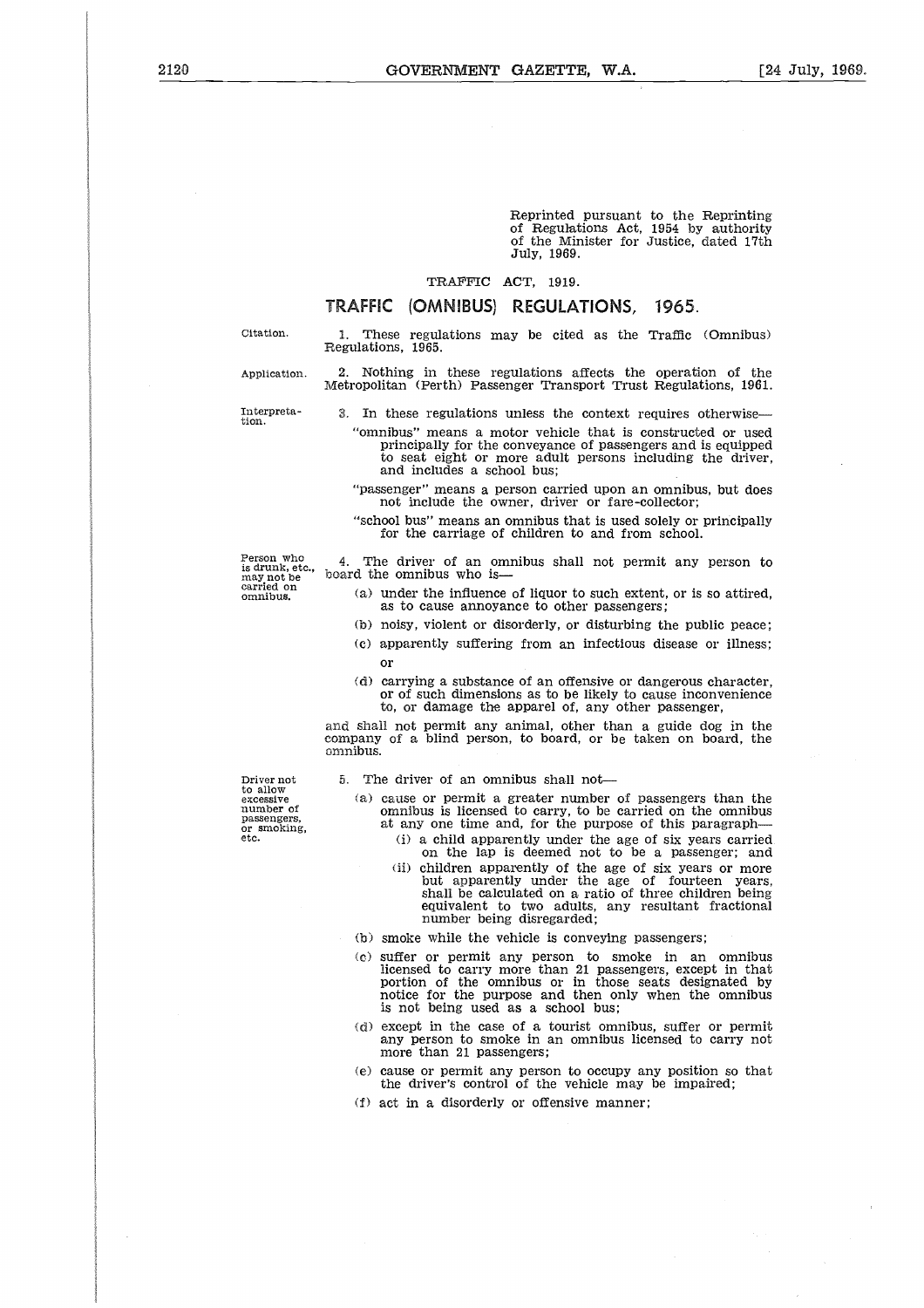- (g) while a passenger is entering or leaving the omnibus, negligently or wilfully start the omnibus, or cause the omnibus to be started, before the passenger has completely entered or alighted; (g) while a passenger is entering or leaving the omnibus,<br>
negligently or wilfully start the omnibus, or cause the<br>
omnibus to be started, before the passenger has com-<br>
pletely entered or alighted;<br>
(h) deceive, or refus
- (h) deceive, or refuse to inform, a passenger or intending passenger as to the destination of the omnibus, or the route on which it will proceed to its destination; or
- (i) unless so required by the provisions of these regulations, prevent or attempt to prevent any person wishing to become a passenger of the omnibus from entering it. bommibus to be started, before the passenge:<br>pletely entered or alighted;<br>deceive, or refuse to inform, a passenger of<br>passenger as to the destination of the omni-<br>route on which it will proceed to its destination<br>unless s

6. (1) The driver or bus inspector of an omnibus shall request  $D$ river or a person who has entered the omnibus to alight therefrom if— bus inspector

- - (b) the person is under the influence of liquor, or is so attired as to cause annoyance to any passenger; or onnibus.
	- (c) the person continually acts in a noisy, violent or abusive manner, after being requested to desist,

and every person so requested shall thereupon alight from the omnibus.

(2) Where a person fails or refuses to alight from an omnibus when requested to do so under the provisions of subregulation (1) of this regulation, the driver, bus inspector or both may remove him from the omnibus, using such force against the person as is reasonably necessary to effect his removal. (a) the ommodes is a<br>
(b) the person is und<br>
as to cause anno<br>
(c) the person contin<br>
manner, after be<br>
and every person so req<br>
and every person so req<br>
ommibus.<br>
(2) Where a person fa<br>
when requested to do so u<br>
of this mibus.<br>
(2) Where a person fails or refuses to alight from an omnibus<br>
can requested to do so under the provisions of subregulation (1)<br>
this regulation, the driver, bus inspector or both may remove<br>
m from the omnibus, u quested to do so under the provisions of subregulation (1)<br>regulation, the driver, bus inspector or both may remove<br>n the omnibus, using such force against the person as is<br>ly necessary to effect his removal.<br>person shall

7. A person shall not occupy any position on an omnibus, if by Person not to so doing, he is likely to  $\frac{1}{2}$ 

- (a) interfere with or impede the driver in controlling the  $of$   $ominus$ . omnibus; or
- (b) prevent the driver's signals from being clearly seen by the drivers of other vehicles or by pedestrians.
- - (a) except in a tourist omnibus, smoke in an omnibus licensed etc., on to carry 21 passengers or less;
	- (b) smoke in an omnibus licensed to carry more than 21 pas-sengers, except in that portion of the omnibus or in those seats designated by notice for the purpose and then only when it is not being used as a school bus;
	- (c) enter or attempt to enter an omnibus, unless he is an employee of the owner of the omnibus or is a passenger, or an intending passenger, of the omnibus;
	- (d) hold on to any external part of an omnibus while it is in motion;
	- (e) ride upon the roof or any part of an omnibus not intended for occupation by a passenger, when the omnibus is in motion;
	- (f) enter or alight from, or attempt to enter or alight from, an omnibus while it is in motion;
	- (g) except for the purpose of preventing a person entering or alighting from an omnibus while it is in motion, wilfully prevent or obstruct a person from entering or alighting from an omnibus;
	- (h) enter an omnibus or, having entered an omnibus, remain thereon,-
		- (i) after being informed by the driver of the omnibus that it is already fully loaded with passengers; or
		- (ii) if he is under the influence of liquor or is so attired as to cause, or be likely to cause, annoyance to any passenger; or
	- (i) while entering, or having entered, an omnibus, act in a noisy, violent or abusive manner.

interfere with driver

person<br>to leav